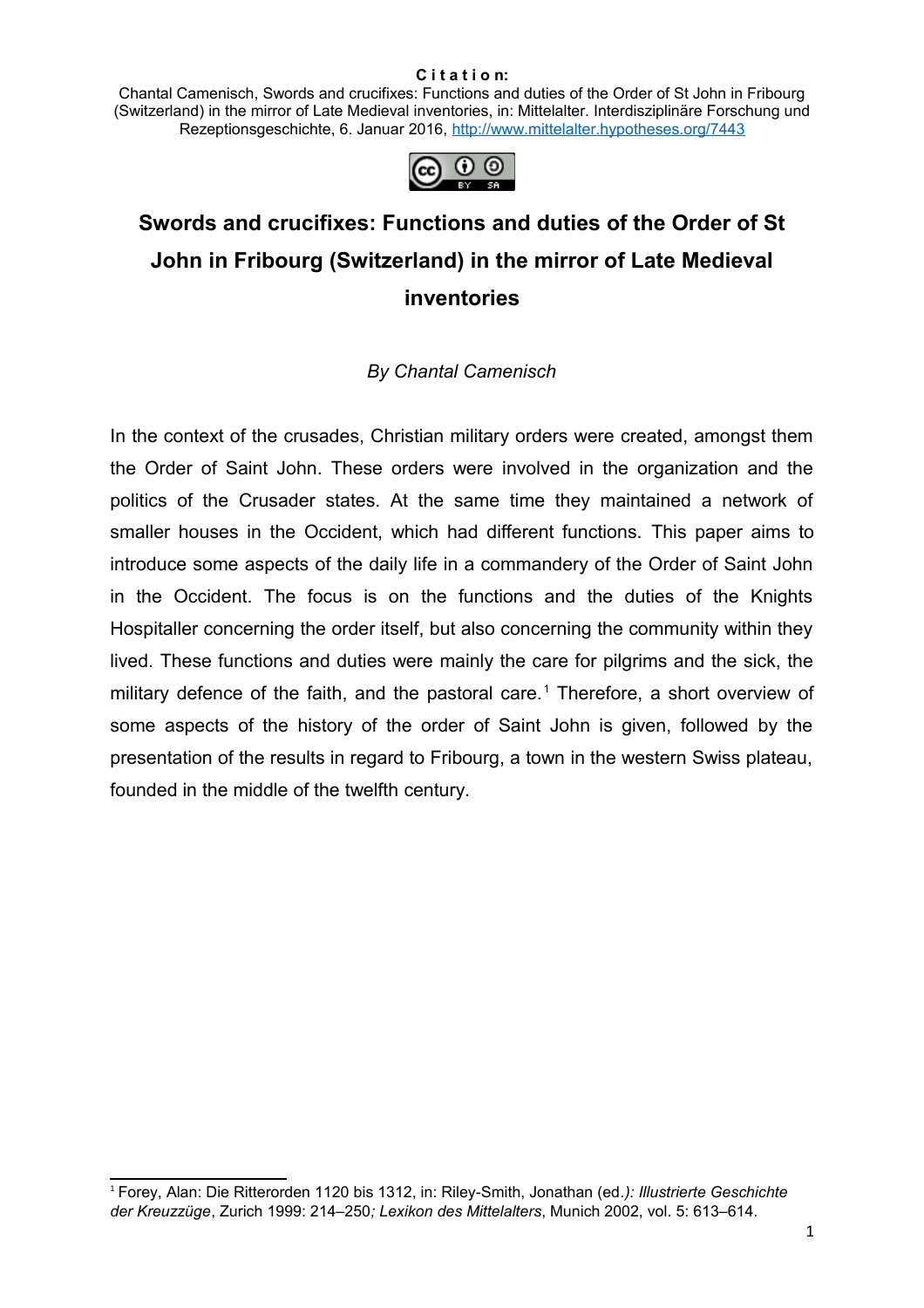Chantal Camenisch, Swords and crucifixes: Functions and duties of the Order of St John in Fribourg (Switzerland) in the mirror of Late Medieval inventories, in: Mittelalter. Interdisziplinäre Forschung und Rezeptionsgeschichte, 6. Januar 2016,<http://www.mittelalter.hypotheses.org/7443>





**The commandery in 2005 (Photograph: Chantal Camenisch)**

In the period between 1224 and 1520, about 200 charters, rent rolls and other documents of different content concerning the commandery of Saint John were preserved and are today available in the County Archive of Fribourg. Amongst them, the deed of donation from 1259 and the two inventories from 1480 and 1515 are especially interesting for the topic of this paper.<sup>[2](#page-1-0)</sup>

In the decades after the first crusade, a number of Christian military orders were established in the Holy Land such as the Knights Templar, the Teutonic Knights or the Knights Hospitaller—also known as the Order of Saint John. The origins of the Order of Saint John most probably go back to a hospice in Jerusalem already

<span id="page-1-0"></span><sup>&</sup>lt;sup>2</sup> Staatsarchiv des Kantons Freiburg (StAF), Komturei St. Johann 6; StAF, Komturei St. Johann 520u, p. 1–9: StAF, Komturei St. Johann, 471/11, p. 18–27; see Camenisch, Chantal: Die Hausratsinventare der Johanniterkomturei Freiburg aus den Jahren 1480 und 1515. Materielle Kultur einer Ritterordensniederlassung, in: Freiburger Geschichtsblätter 85 (2008): 69-89.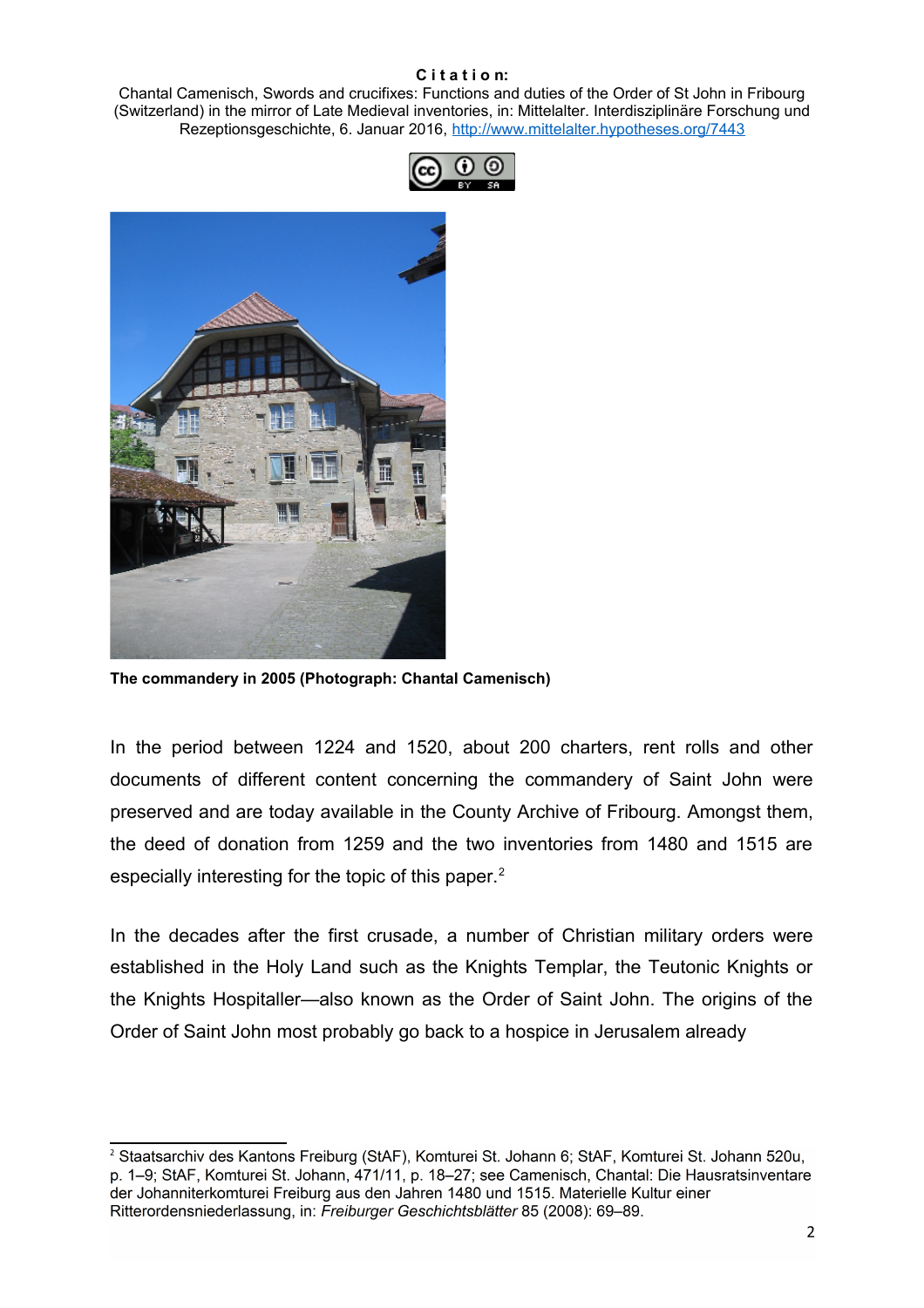Chantal Camenisch, Swords and crucifixes: Functions and duties of the Order of St John in Fribourg (Switzerland) in the mirror of Late Medieval inventories, in: Mittelalter. Interdisziplinäre Forschung und Rezeptionsgeschichte, 6. Januar 2016,<http://www.mittelalter.hypotheses.org/7443>



founded by merchants from Amalfi (Italy) in the first half of the eleventh century.<sup>[3](#page-2-0)</sup> The earliest function of the members of this hospice was to take care of the Christian pilgrims in the Holy Land.

After the first crusade, the order of the Knights Templar was founded with the duty to protect the pilgrims on their way to and in the Holy Land. Following the example of the Knights Templar, the Order of Saint John experienced a reorientation to a religious military order.<sup>[4](#page-2-1)</sup> The exact date is not known since no traces of this alteration can be found in the early statutes of the Order or in other sources. In the middle of the twelfth century, the Order of Saint John came into possession of several castles in the Holy Land such as the famous Crac des Chevaliers or the fortress Margat, but this does not mean that the transition into a military order was already accomplished.<sup>[5](#page-2-2)</sup> At the end of the twelfth century, the military branch of the order became visible in the sources and the beginning of the thirteenth century saw most military structures established.<sup>[6](#page-2-3)</sup> The religious military orders were involved in many of the military and political actions of the crusader states.

From the beginning onwards, care for pilgrims and the sick, including pastoral services, belonged to the functions and duties of the Order of Saint John. They are already mentioned in the rules of Raymond du Puy which were written down between 1150 and 1160.<sup>[7](#page-2-4)</sup> The military defence of the pilgrims and the Holy Land were not mentioned before the statutes of Margat around 1203. However, it can be assumed that some military aspects were already established.<sup>[8](#page-2-5)</sup>

<span id="page-2-0"></span><sup>3</sup> Forey: Die Ritterorden 1120 bis 1312: 214–216; Rödel, Walter Gerd: Einleitung. Der Johanniterorden. Der Orden des Hl. Johannes vom Spital zu Jerusalem, in: *Helvetia Sacra* IV/7 (2007): 32–35.

<span id="page-2-1"></span><sup>4</sup> Nicholson, Helen: *The Knights Hospitaller*, Woodbridge 2001: 1–10.

<span id="page-2-2"></span><sup>5</sup> Demurger, Alain: *Die Ritter des Herrn. Geschichte der geistlichen Ritterorden*, Munich 2003: 43–44.

<span id="page-2-3"></span><sup>6</sup> Sarnowsky, Jürgen: Die Johanniter. *Ein geistlicher Ritterorden in Mittelalter und Neuzeit*, Munich 2011: 21–22.

<span id="page-2-4"></span><sup>7</sup> Nicholson: *Knights Hospitaller*: 88–89.

<span id="page-2-5"></span><sup>8</sup> Demurger: *Die Ritter des Herrn*: 45. As mentioned before, the exact moment of this is still part of the scientific discussion.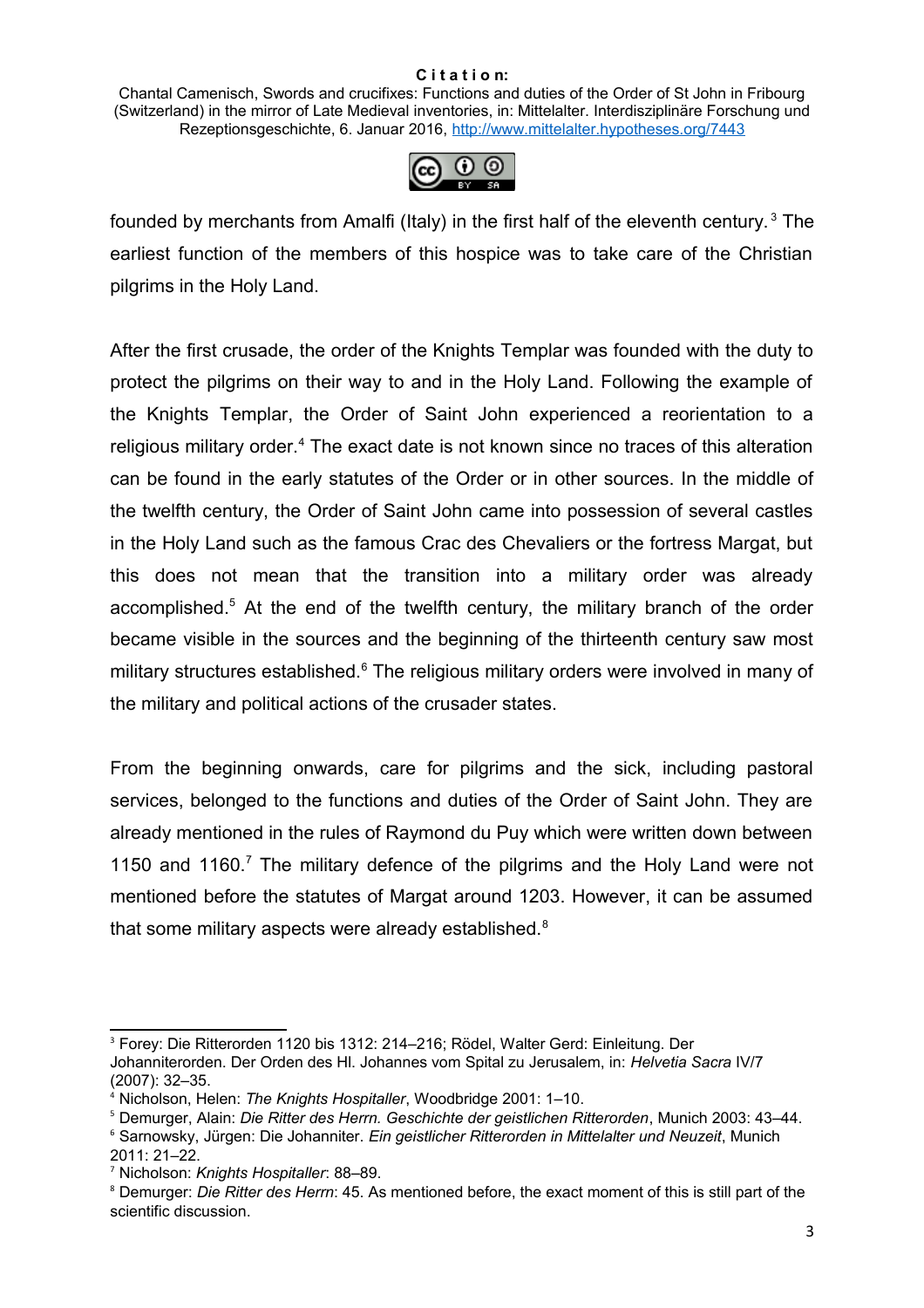Chantal Camenisch, Swords and crucifixes: Functions and duties of the Order of St John in Fribourg (Switzerland) in the mirror of Late Medieval inventories, in: Mittelalter. Interdisziplinäre Forschung und Rezeptionsgeschichte, 6. Januar 2016,<http://www.mittelalter.hypotheses.org/7443>



When the Holy Land was lost, the Knights Hospitaller first turned to Cyprus and then —after 1309—established their own state on Rhodes. With this island as a base, the Order continued its military operations against the Moslems in the Mediterranean Sea. After the conquest of Rhodes through Sultan Suleiman the Magnificent in 1522, the Knights Hospitaller installed themselves on Malta, where they stayed until 1798 when a Napoleonic armada forced them to surrender.<sup>[9](#page-3-0)</sup>

Besides its state, the Order of Saint John was entitled to dispose of a considerable number of commanderies in the Occident. Most of the Knights Hospitaller lived there. On the one hand, they generated the capital, which was necessary to maintain military forces and the armada of the order. On the other hand, the commanderies provided the subsistence of the Knights living there, which means they had a function not far from that of a fief. Usually these commanderies were established after a significant donation and became richer due to further donations.<sup>[10](#page-3-1)</sup>

On the territory of today's Switzerland, a considerable number of smaller and larger commanderies existed. The commandery in Fribourg was founded in the years before 1229 and belonged to the German tongue and the priory of Germany, both subdivisions of the order.<sup>[11](#page-3-2)</sup> Fribourg was rather a small commandery because often young Knights were equipped with this house before they obtained other richer commanderies as they advanced in their career. After 1593, only priests of the Order obtained the commandery as sustentation.<sup>[12](#page-3-3)</sup> In 1828, the commandery was

<span id="page-3-0"></span><sup>9</sup> Luttrell, Anthony: The Hospitallers of Rhodes Confront the Turks, 1306–1421, in: Gallagher, Philip F. (ed.): *Christians, Jews and Other Worlds: Patterns of Conflicts and Accommodation*, Lanham 1988: 80–86.

<span id="page-3-1"></span><sup>10</sup> Sarnowsky: *Die Johanniter*: 60–62; Ziegler, Peter: Die Johanniter in der Schweiz und in Freiburg, in: *Patrimoine Fribourgeois. Revue du Service des biens culturels* 20 (2014): 6.

<span id="page-3-2"></span><sup>11</sup> Ziegler: Die Johanniter in der Schweiz und in Freiburg: 5–12; Seitz, Johann Karl: Die Johanniter-Priesterkomturei Freiburg i. Ü., in: *Freiburger Geschichtsblätter* 17 (1910): 17.

<span id="page-3-3"></span><sup>12</sup> Seitz: Die Johanniter-Priesterkomturei: 126.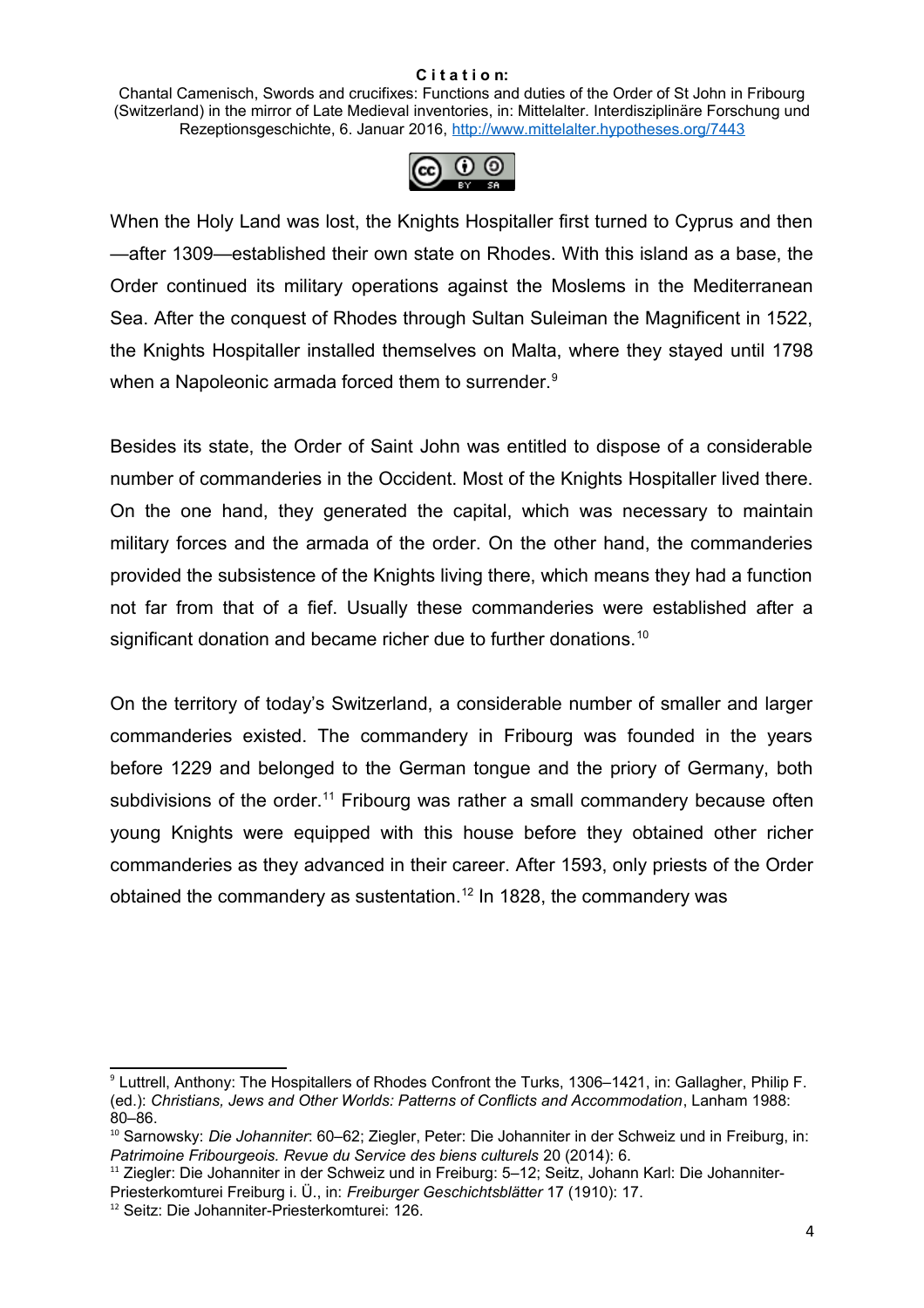Chantal Camenisch, Swords and crucifixes: Functions and duties of the Order of St John in Fribourg (Switzerland) in the mirror of Late Medieval inventories, in: Mittelalter. Interdisziplinäre Forschung und Rezeptionsgeschichte, 6. Januar 2016,<http://www.mittelalter.hypotheses.org/7443>



abolished by the state of Fribourg. It was the last commandery of the German tongue that still existed.[13](#page-4-0)

The main building of the commandery in Fribourg was erected at the beginning of the fourteenth century and extended during the following centuries. Around the middle of this century, the perimeter wall of the commandery and an adjoining building were constructed. At the end of the seventeenth century, the commandery was further extended. After the abolishment of the commandery, the buildings served as a prison, as a dormitory for students and as military barracks. A few years ago, the County Heritage Centre of Fribourg moved their offices into the former buildings of the Order of Saint John.<sup>[14](#page-4-1)</sup>

In 1259, the mayor, town council and citizens of Fribourg committed an extended parcel of land to the Order of Saint John. Before this donation, the Order possessed a house and a chapel in the Auge district on the other side of the River Sarine. At this time, the new parcel was situated outside the town walls. However, the donators attached conditions to their gift. The Order of Saint John promised to build and maintain a church, a graveyard and a hospice on this parcel.<sup>[15](#page-4-2)</sup> These conditions are at least in parts close to the duties given to the Order in their own statutes.[16](#page-4-3)

Furthermore, two inventories written at the end of the Middle Ages shed light on the daily life of the Knights Hospitaller with regard to their functions and duties. The first inventory of 1480 was written down in the context of the commander Benedict Frölich's death during the siege of Rhodes by the Ottomans in the same year. According to the statutes of the Order, after the death of a commander, the *spolium* 

<span id="page-4-0"></span><sup>13</sup> Braun, Patrick: Freiburg, in: *Helvetia Sacra* IV/7 (2006): 204–205.

<span id="page-4-1"></span><sup>14</sup> Bourgarel, Gilles: La commanderie sous toutes ses coutures, in: *Patrimoine Fribourgeois. Revue du Service des biens culturels* 20 (2014): 19–32; Lauper, Aloys: La commanderie au temps des intrigues, in: *Patrimoine Fribourgeois. Revue du Service des biens culturels* 20 (2014): 71–76.

<span id="page-4-2"></span><sup>15</sup> Guex, François: L'installation des hospitaliers sur la Plance, in: *Patrimoine Fribourgeois. Revue du Service des biens culturels* 20 (2014): 13–17.

<span id="page-4-3"></span><sup>16</sup> Camenisch, Chantal: Prier, guerroyer, soigner des inventaires très révélateurs, in: *Patrimoine Fribourgeois. Revue du Service des biens culturels* 20 (2014): 49–52.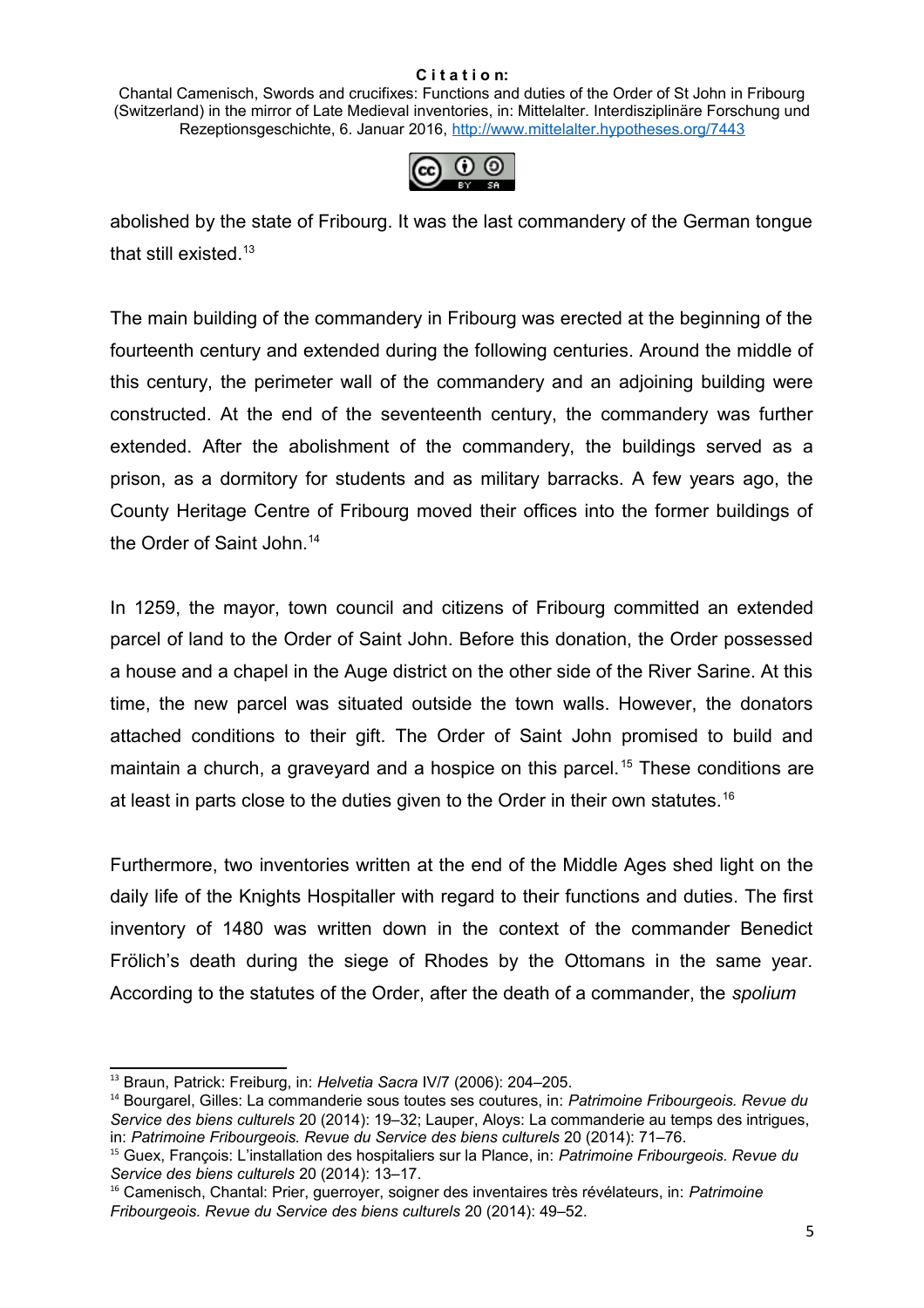Chantal Camenisch, Swords and crucifixes: Functions and duties of the Order of St John in Fribourg (Switzerland) in the mirror of Late Medieval inventories, in: Mittelalter. Interdisziplinäre Forschung und Rezeptionsgeschichte, 6. Januar 2016,<http://www.mittelalter.hypotheses.org/7443>



had to be paid. This *spolium* consisted of the equivalent of a fifth of the movable belongings found in the commandery. In the introduction to the inventory, it is mentioned that it was made after the death of Benedict Frölich and this is the reason why it can be assumed that the calculation of the *spolium* was the reason for the compilation of this document. In the older literature, it was assumed that the commander's debts were the reason for it, but there is no other evidence for this thesis and the customs of the Order allow another interpretation. The context of the second inventory is slightly different. The Order recommended that its Knights settle their affairs before they undertook a dangerous journey or when they were sick. Commander Peter of Englisberg left Fribourg in 1515 in order to travel to Rhodes, where he stayed for a long while.<sup>[17](#page-5-0)</sup>

The obligation to pastoral care for the people in Fribourg arose with the deed of donation from 1259 when the Order of Saint John promised to build and maintain a church and a graveyard on their parcel of land. From the end of the thirteenth century onwards, donations made by citizens exist that included the right to burial in the graveyard after their death. Both inventories mention a book with a register of the anniversaries of the donators' death. Only in 1511—after a trial that involved the mightiest parish of the town, the German Prior of the Order and even the Pope—was the church elevated to a parish church for the district of the commandery. From this time onwards, the previously privately organized pastoral care became official.<sup>[18](#page-5-1)</sup>

In both inventories, a considerable number of liturgical vestments are mentioned as well as the necessary missals and graduals. In the inventory of 1480, the church was equipped with the most necessary items. In 1515, however, the liturgical vestments, missals and Eucharistic objects increased. Two arm reliquaries of John the Baptist and John the Evangelist are remarkable. They were donated by the commander Peter of Englisberg and were made in the workshop of Martin Gramp in 1514/1515. The reliquaries were inspired by another arm reliquary of John the Baptist that was a gift from Djem, the younger brother of Egypt Sultan Bayezid II, to the grandmaster

<span id="page-5-0"></span><sup>&</sup>lt;sup>17</sup> Camenisch: Hausratsinventare: 71–73; Camenisch: Prier, guerroyer, soigner: 49–50.

<span id="page-5-1"></span><sup>&</sup>lt;sup>18</sup> Braun: Freiburg: 204-205.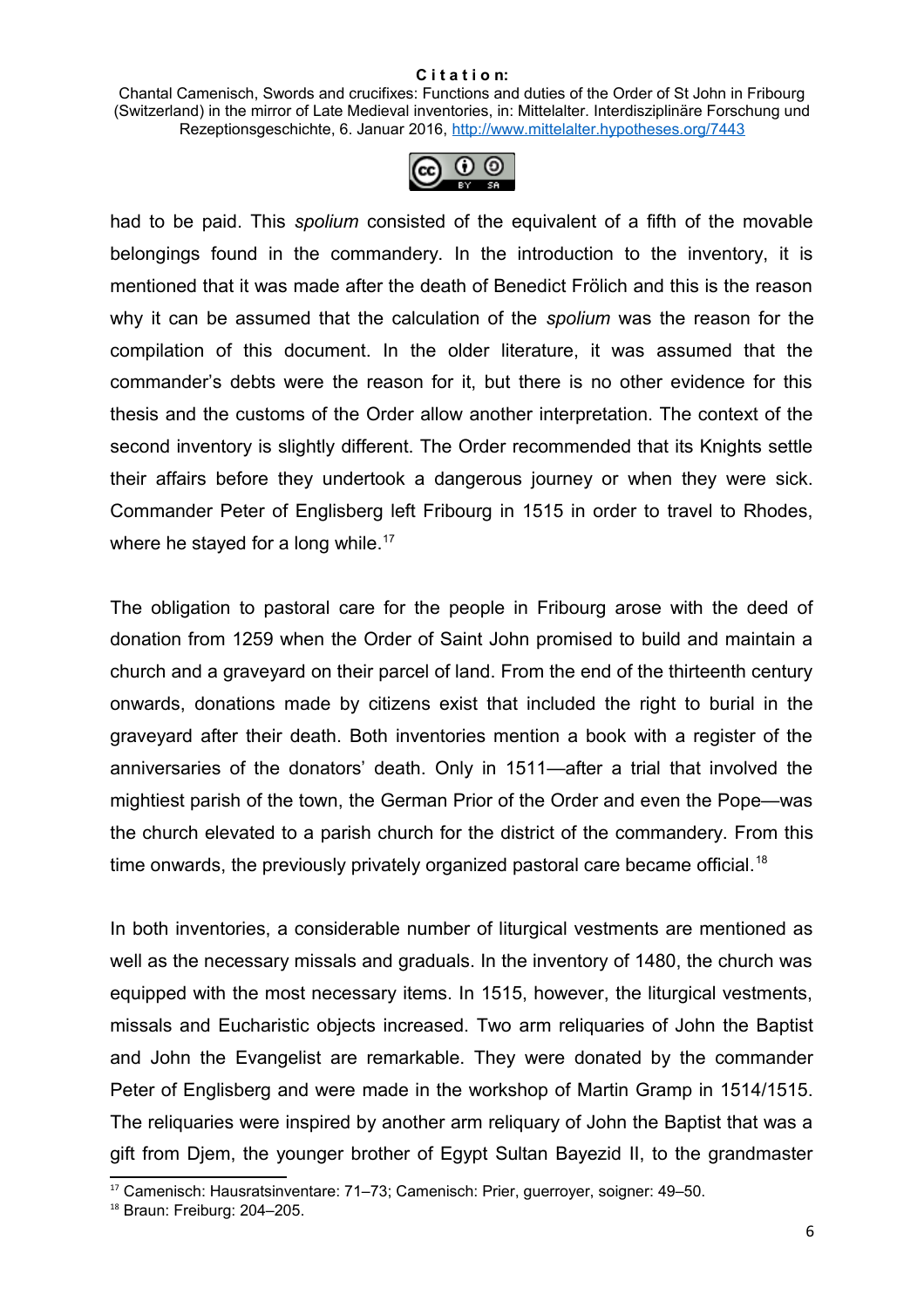Chantal Camenisch, Swords and crucifixes: Functions and duties of the Order of St John in Fribourg (Switzerland) in the mirror of Late Medieval inventories, in: Mittelalter. Interdisziplinäre Forschung und Rezeptionsgeschichte, 6. Januar 2016,<http://www.mittelalter.hypotheses.org/7443>



Pierre d'Aubusson. Peter of Englisberg was most probably a novice (and an eyewitness) in 1501 when this gift was made in Rhodes.<sup>[19](#page-6-0)</sup> Furthermore, a number of flags with the emblems of the Order are mentioned in the church.

The construction of a hospice was also a condition linked to the donation the town made in 1259—most probably it was not a house with the purpose of nursing the sick that was meant by the town authorities, but the accommodation of pilgrims. In the two inventories, clearly a considerable quantity of beds and bed linen are mentioned. However, no rooms are designated as guest rooms in the inventories, whereas most rooms are named after their purpose or their features. Also, in other written documents, no traces survived that the Knights Hospitaller did regularly accommodate pilgrims. However, in the frame of the excavation made during the restoration of the commandery during recent years, the archaeologists found evidence for guest rooms in the side building of the commandery (such as the vestiges of a chimney, which would not make any sense in a room which was not used for the accommodation of respected people).<sup>[20](#page-6-1)</sup>

Another duty concerned the military protection of the pilgrims and the defence of the Christian faith. Before 1291, the Knights Hospitaller focused on the Holy Land. After the fall of Acre, the Holy Land was lost. From 1310 onwards, the island of Rhodes formed the base for their military operations against the Mamelukes and later the Ottomans. Since Rhodes was conquered in 1522 by the Ottomans, Malta replaced Rhodes in that function. It was customary in the Order that young Knights had to spend their noviciate in the headquarters of the Order. Obviously this also concerned the commandery in Fribourg, since there is evidence that sons from local noble families who became Knights Hospitaller followed this duty as well as Knights that presided over the commandery at a later stage of their career. After this noviciate, most Knights lived in the commanderies of the Occident, though, in the case of a threat, the Knights were obliged to join the Order and defend its headquarters. A

<span id="page-6-0"></span><sup>19</sup> Andrey, Ivan: La commandeur Pierre d'Englisberg. Rhodes à Fribourg, in*: Patrimoine Fribourgeois. Revue du Service des biens culturels* 20 (2014): 33–35 ; 40–41.

<span id="page-6-1"></span><sup>20</sup> Bourgarel: La commanderie: 23.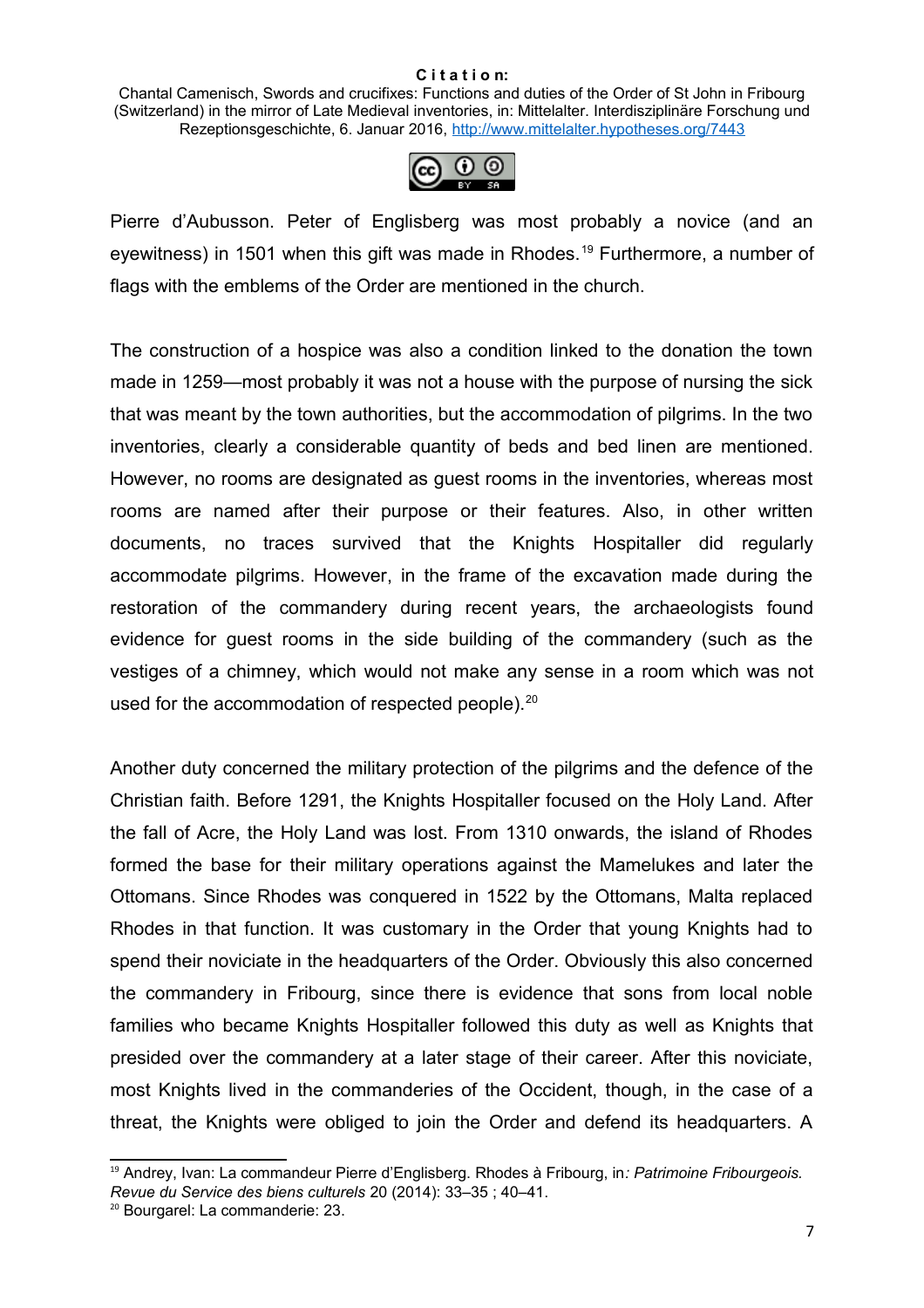Chantal Camenisch, Swords and crucifixes: Functions and duties of the Order of St John in Fribourg (Switzerland) in the mirror of Late Medieval inventories, in: Mittelalter. Interdisziplinäre Forschung und Rezeptionsgeschichte, 6. Januar 2016,<http://www.mittelalter.hypotheses.org/7443>



number of Knights from Fribourg also fulfilled this duty. John of Ow, who was commander of Fribourg from 1438 till 1469, travelled several times to Rhodes: first for his noviciate, then in 1440, 1444, and probably in 1455 again on the occasion of the Mameluke and Ottoman siege of Rhodes. In 1480, Sultan Mehmet gathered his troops again and besieged Rhodes. John of Ow, at this time no longer commander of Fribourg but commander of Münchenbuchsee in the Bernese area, hurried a last time to Rhodes. On his way back to Berne, he became sick and died shortly after in his commandery. As we know from the first inventory of 1480, the commander of Fribourg Benedict Frölich also headed for Rhodes but died there. His successor as commander, Philipp Stolz of Bickelheim, was also in Rhodes during the siege, but he survived and was able to come back to Fribourg.<sup>[21](#page-7-0)</sup>

The second inventory was also written down in the context of a journey to Rhodes, as mentioned a bit earlier in this presentation. The reason for Peter of Englisberg's journey in 1515 rather had the purpose to advance his career. However, Englisberg travelled to Rhodes again in 1522 when the island was threatened once more by the Ottomans. Englisberg was too late, however. When he reached Lyon, he received the message of the fall of the Order's headquarters. In both inventories, a considerable number of weapons and armaments are mentioned. In the older inventory, the complete armour of a knight, four swords, a crossbow, battle-axes and helmets are mentioned. The younger inventory only lists a few such items and most of these are described as old or not complete, so a Knight would not have much use of it. The reason for this is maybe that in 1480 the weapons and the armours were brought back to the commandery after the commander's death. Maybe the fact that the former owner, the commander, was dead meant that these items belonged to the commandery whereas the weapons and armours of Peter of Englisberg were still his personal belongings since he was alive when the second inventory was compiled.

The paper has focused on the functions and duties the Knights Hospitaller carried out in the town of Fribourg and elsewhere in respect of the Order, such as the care for

<span id="page-7-0"></span><sup>&</sup>lt;sup>21</sup> Camenisch: Prier, querroyer, soigner: 51–52.